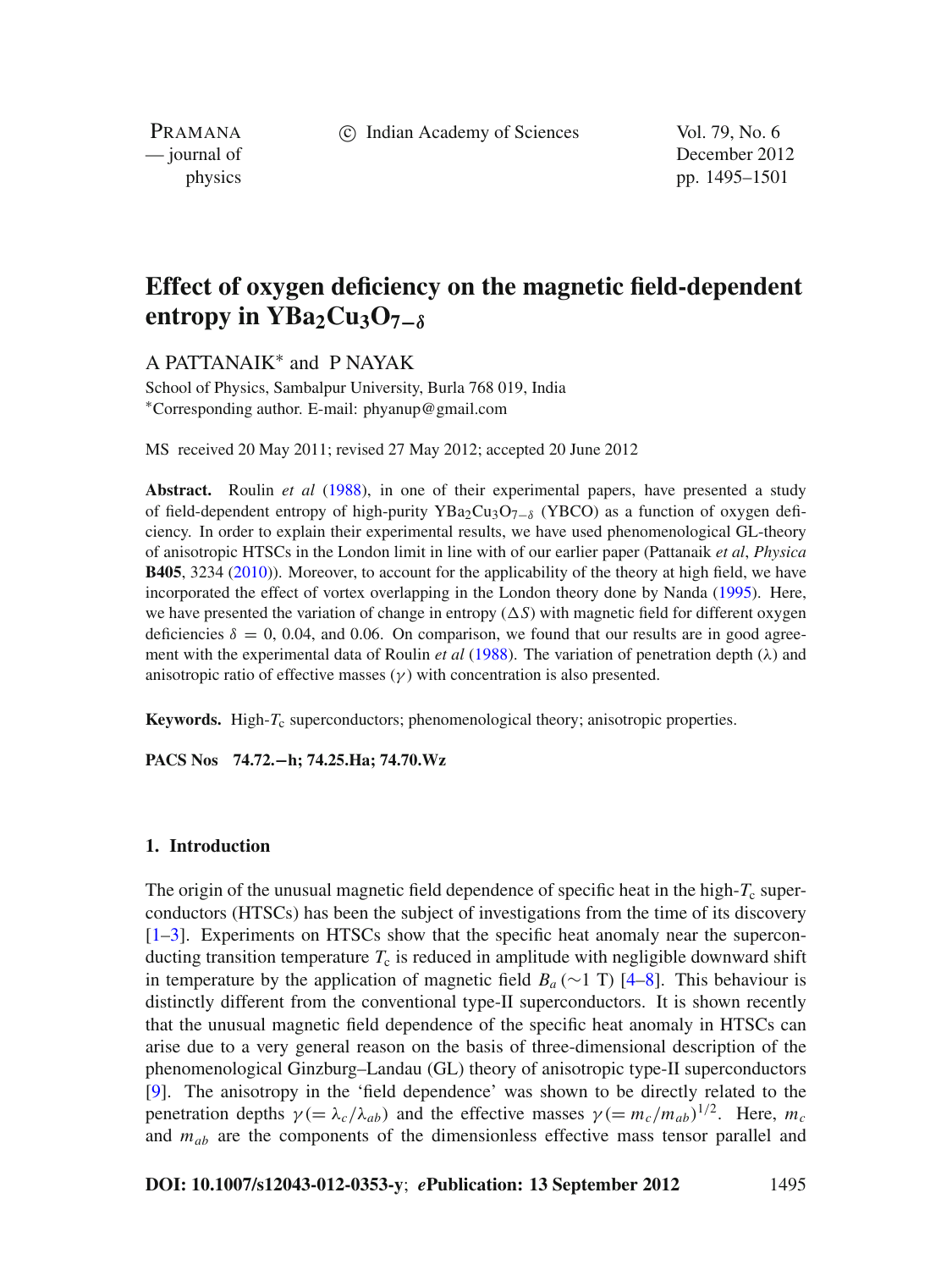perpendicular to the *c*-axis and  $\lambda_c$ ,  $\lambda_{ab}$  are the penetration depths along *c*-axis and *ab*-plane directions respectively.

It is observed that the oxygen vacancy in YBCO is very sensitive to the critical temperature  $(T_c)$  and the anisotropic ratio  $(y)$ . Some of the experimental results on YBCO show that the oxygen concentrations do influence some of the physical properties such as specific heat, entropy, resistivity, and physical parameters such as coherence length  $(\xi)$ , penetration depth  $(\lambda)$  etc. of the HTSCs [\[10](#page-6-8)[–12](#page-6-9)]. The work of Fuchs *et al* [\[10\]](#page-6-8) on YBCO revealed that the effect of oxygen concentration on resistivity, superconducting transition temperature  $(T_c)$  and upper critical field  $(B_c)$  greatly influence the value of  $\delta$ . They have also shown that when  $\delta$  values increase from 0 to 0.4, the value of  $T_c$  decreases and it disappears when  $\delta = 0.5$ . They have reported that for  $\delta$  values greater than zero, there is a broadening of transition curve. Further, in the presence of magnetic field an additional broadening is observed for the transition curve which they have accounted due to the anisotropy of the upper critical field *B*c2. Ossandon *et al* [\[11\]](#page-6-10) have reported that oxygen concentration do influence the superconducting magnetization (*M*), critical current density  $(J_c)$ , irreversibility field  $(V_{irr})$ , upper critical field  $(B_{c2})$ , coherence length  $(\xi)$ , penetration depth  $(\lambda)$  and related properties as a function of temperature as well as applied magnetic field along crystallographic *c*-axis. In the study of the effect of oxygen deficiency on specific heat in YBCO system by Roulin *et al* [\[12](#page-6-9)], it is observed that *T*<sub>c</sub> and γ values increase as the doping changes from the over-doped  $δ = 0$  to underdoped  $\delta = 0.06$ . Thus, it is shown that for different concentrations of oxygen, i.e. for YBa<sub>2</sub>Cu<sub>3</sub>O<sub>7</sub>, YBa<sub>2</sub>Cu<sub>3</sub>O<sub>6.96</sub>, YBa<sub>2</sub>Cu<sub>3</sub>O<sub>6.94</sub> the value of  $T_c$  increases from 88 K at  $\delta = 0$ to 90 K at  $\delta = 0.04$  and 93 K at  $\delta = 0.06$  respectively. Similarly, they have estimated that the anisotropic ratio decreases from 8 to 5. In this paper, we have concentrated on the work of Roulin *et al* [\[12\]](#page-6-9) to explain theoretically the influence of  $\delta$  on entropy and anisotropic ratio as a function of field and temperature.

In this paper, we have tried to analyse from the expression of change in entropy and specific heat in magnetic field the general orientation of  $B_a$  with respect to the crystallographic *c*-axis using the phenomenological GL theory as done in one of our earlier papers [\[13](#page-6-1)] and have discussed in [§2.](#page-1-0) Moreover, we have analytically derived the simple relation of the anisotropy as a function of  $\delta$  and incorporated the vortex correction of Nanda [\[14\]](#page-6-2) into it which is given in [§3.](#page-2-0) To avoid the complexity we have ignored the anisotropy in the *ab*-plane.

#### <span id="page-1-0"></span>**2. Phenomenological GL theory**

The anisotropic properties of oxide and layered HTSCs residing in the mixed state in lower applied magnetic field below the transition temperature is explained theoretically using anisotropic London equation as well as GL theory. GL theory is effective in explaining the mixed state near the upper critical field but it fails close to lower critical field [\[15](#page-6-11)], due to which, within London limit and temperature close to transition, GL approach with phenomenological mass tensor can be approximated for studying mixed state with lower applied magnetic field. Under this circumstance, the assumed order parameter  $|\psi|$  is spatially constant. Taking random orientation of the applied field for polycrystalline layered structures, different field- and temperature-dependant parameters can be well explained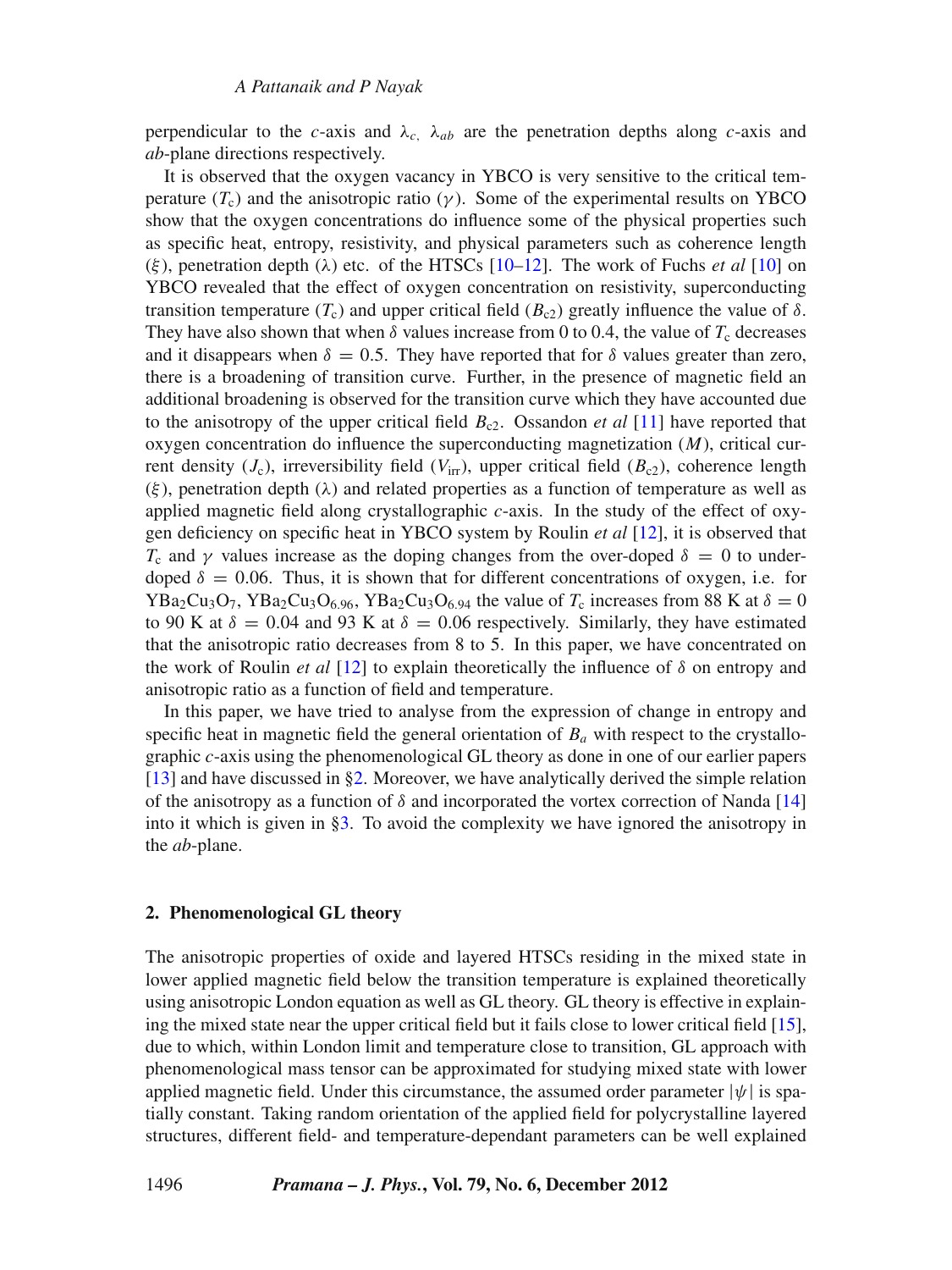## *Effect of oxygen deficiency*

using the concept of anisotropic mass tensor. In view of this, Kogan and co-workers [\[16](#page-6-12)[,17\]](#page-6-13) used anisotropic London theory and found partial accomplishments with some demarcations [\[18](#page-6-14)]. Investigating different effects, Campbell and Kogan [\[19](#page-6-15)[,20\]](#page-6-16) included anisotropy in the effective mass tensor on Helmholtz free energy for the superconductor. The specific heat enhancement due to applied magnetic field is a derivative of entropy change  $[21]$  $[21]$ . Hence, taking the relationship between *H* and *B* in terms of reduced effective mass tensor, the expression for change in entropy and change in specific heat has been established particularly for Dy-based cuprate superconductor [\[13\]](#page-6-1).

<span id="page-2-1"></span>
$$
\Delta S = -\frac{2\alpha B \gamma^{-1/3} \varepsilon(\theta)}{\lambda_m^2(0) T_c} \ln \left[ \frac{e \gamma B_{c2}^{\parallel c}}{\varepsilon(\theta)} \right]
$$
(1)

$$
\langle \Delta C \rangle = \frac{B_a}{T_c} \frac{t}{(1-t)} \frac{\alpha \Theta(\gamma)}{\lambda_m^2(0)}.
$$
 (2)

<span id="page-2-2"></span>Keeping all the terms as earlier for getting the expression of entropy change of the above form, we have used GL parameter dependences [\[9](#page-6-7)] of mean penetration depth and upper critical field as

$$
\lambda_m(T) = \frac{\lambda_m(0)}{2^{1/2}} (1 - t)^{-1/2} \quad \text{and} \quad B_{c2}(T) = B_{c20}(1 - t) \,. \tag{3}
$$

Using eq. [\(1\)](#page-2-1), the observed specific heat anomaly near the transition temperature with applied field was explained quantitatively for the Dy-123 system [\[13](#page-6-1)]. Encouraged by its success with this formalism we have later explained the anomalies in specific heat and entropy for other two systems Y-123 and Nd-123 which gave good results [\[22](#page-6-18)[,23](#page-6-19)]. Here, in this paper, we have tried to explain the effect of oxygen deficiency  $(\delta)$  on these systems as some experimental observations show evidence that  $\delta$  do affect various system parameters of HTSCs. In doing so, we derived the concentration dependence of penetration depth assuming that the change in specific heat is a linear dependence of concentration as observed in different experiments [\[11](#page-6-10)[,12\]](#page-6-9). The detailed analytical derivation of  $\lambda(\delta)$  is given in [§3.](#page-2-0) For further improvement over our calculation the vortex overlapping effect has been incorporated in line with Nanda [\[14](#page-6-2)]. With this, the penetration depth now becomes the function of both  $\delta$  as well as vortex correction factor through  $\lambda_{\text{eff}}$  as given in eq. [\(12\)](#page-3-0) of [§3.](#page-2-0) Since  $\gamma$  is related to the penetration depth (=  $\lambda_c/\lambda_{ab}$ ), it can also be related in terms of  $\delta$ . To start with, in this paper, we have analysed the  $\delta$  dependence of entropy change as well as  $\gamma$  for YBCO system only. Moreover, the different notations involved in the above equations are the same as that of our earlier paper [\[13](#page-6-1)].

#### <span id="page-2-0"></span>**3. Analytical solution for** *δ* **(oxygen deficiency) dependence of** *γ*

Since the value of  $T_c$  shifts as the value of concentration  $\delta$  changes, for simplicity we redefine the new  $T_c$  values in the following way.

<span id="page-2-3"></span>Let,

$$
T_{ci} = T_{c0} + \Delta_i, \tag{4}
$$

*Pramana – J. Phys.***, Vol. 79, No. 6, December 2012** 1497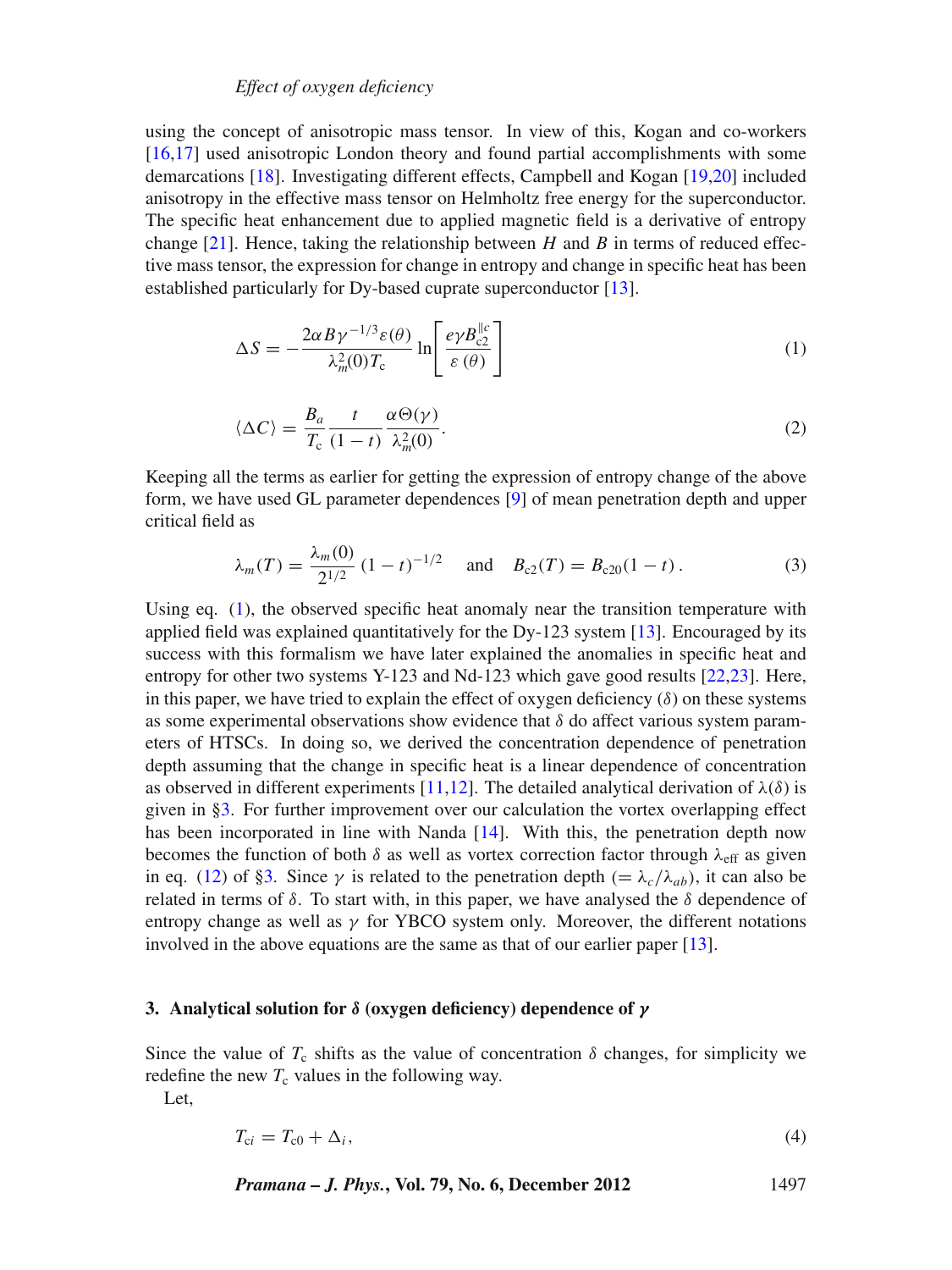#### *A Pattanaik and P Nayak*

where  $T_{c0}$ ,  $T_{c1}$  and  $T_{c2}$  are the critical temperatures at the concentration ( $\delta$ ) values for  $i = 0, 0.04$  and 0.06 respectively and  $\Delta_i$  is the change in  $T_c$  value with respect to  $\delta_0$ . We can now express eq. [\(2\)](#page-2-2) as

<span id="page-3-1"></span>
$$
(\Delta C)_i = \frac{B_a}{T_{ci}} \frac{t_i}{(1 - t_i)} \frac{\alpha \theta(\gamma)}{\lambda_m^2(0)}.
$$
\n<sup>(5)</sup>

Now substituting the value of  $T_{ci}$  as defined in eq. [\(4\)](#page-2-3) we can express eq. [\(5\)](#page-3-1) as

<span id="page-3-2"></span>
$$
\langle \Delta C \rangle_i = \frac{B_a}{T_{c0} + \Delta_i} \left( \frac{T}{T_{c0} + \Delta i} / 1 - \frac{T}{T_{c0} + \Delta i} \right) \frac{\alpha \Theta(\gamma)}{\lambda_m^2(0)}.
$$
 (6)

 $(\Delta_i/T_{c0}) = \eta_i$ , where  $\eta_i$  is a very small quantity and is equal to 0 for  $i = 0$ . Performing the binomial expansion in the above equation one can express eq. [\(6\)](#page-3-2) as

<span id="page-3-3"></span>
$$
\left\{\frac{B_a}{T_{c0}}\left(\frac{t_i}{1-t_i}\right)(1-\eta_i)^2+\frac{B_a}{T_{c0}}\eta_i(1-\eta_i)^2\left(\frac{t_i}{1-t_i}\right)^2\right\}\frac{\alpha\Theta(\gamma)}{\lambda_m^2(0)}.
$$
\n(7)

To compare eq. [\(7\)](#page-3-3) with eq. [\(2\)](#page-2-2) we keep the linear term neglecting the second which is quadratic in  $t (= T/T_{c0})$ , i.e.

$$
\langle \Delta C \rangle_i = \frac{B_a}{T_{\rm c0}} \left( \frac{t_i}{1 - t_i} \right) \frac{\alpha \theta (\gamma)}{\lambda_m^2 (\eta_i)},\tag{8}
$$

where

<span id="page-3-5"></span>
$$
\lambda_m(\eta_i) = \frac{\lambda_m(0)}{(1 - \eta_i)}.\tag{9}
$$

Since  $\Delta$  (change in  $T_c$ )  $\alpha \delta$  (concentration) so also  $\eta_i \alpha \delta_i$  since  $\eta_i = \Delta_i/T_{c0}$ . Hence

$$
\lambda_m = (\delta_i) = \frac{\lambda_m(0)}{(1 - \delta_i)}.
$$
\n(10)

Further, to make the theory more appropriate one can incorporate the effect of vortex overlapping as at higher applied field there is a strong interaction between the vortices and the interspacing between the vortices decreases affecting the value of  $\lambda_m$  to a new effective value given by eq. [\(2\)](#page-2-2) of ref. [\[14\]](#page-6-2)

<span id="page-3-4"></span>
$$
\lambda_{\text{eff}}^2 = \frac{\lambda_m^2}{(1 - b)},\tag{11}
$$

where  $b = B/B_{c2}$ . Now replacing the value of  $\lambda_m(0)$  to  $\lambda_{\text{eff}}(0)$  given in eq. [\(11\)](#page-3-4) we can re-express eq.  $(10)$  as

<span id="page-3-0"></span>
$$
\lambda_m(\delta_i) = \frac{\lambda_{\text{eff}}(0)}{(1 - \delta_i)} = \frac{\lambda_m(0)}{(1 - \delta_i)(1 - b)^{1/2}}.
$$
\n(12)

Since anisotropy is related to the penetration depth we can assume  $\gamma$  also to vary in similar fashion as

<span id="page-3-6"></span>
$$
\gamma_i = \frac{\gamma(0)}{(1 - \delta_i)}.\tag{13}
$$

Equations [\(12\)](#page-3-0) and [\(13\)](#page-3-6) express the oxygen deficiency dependences of penetration depth (λ) and anisotropic ratio ( $γ$ ) taking vertex overlapping.

#### 1498 *Pramana – J. Phys.***, Vol. 79, No. 6, December 2012**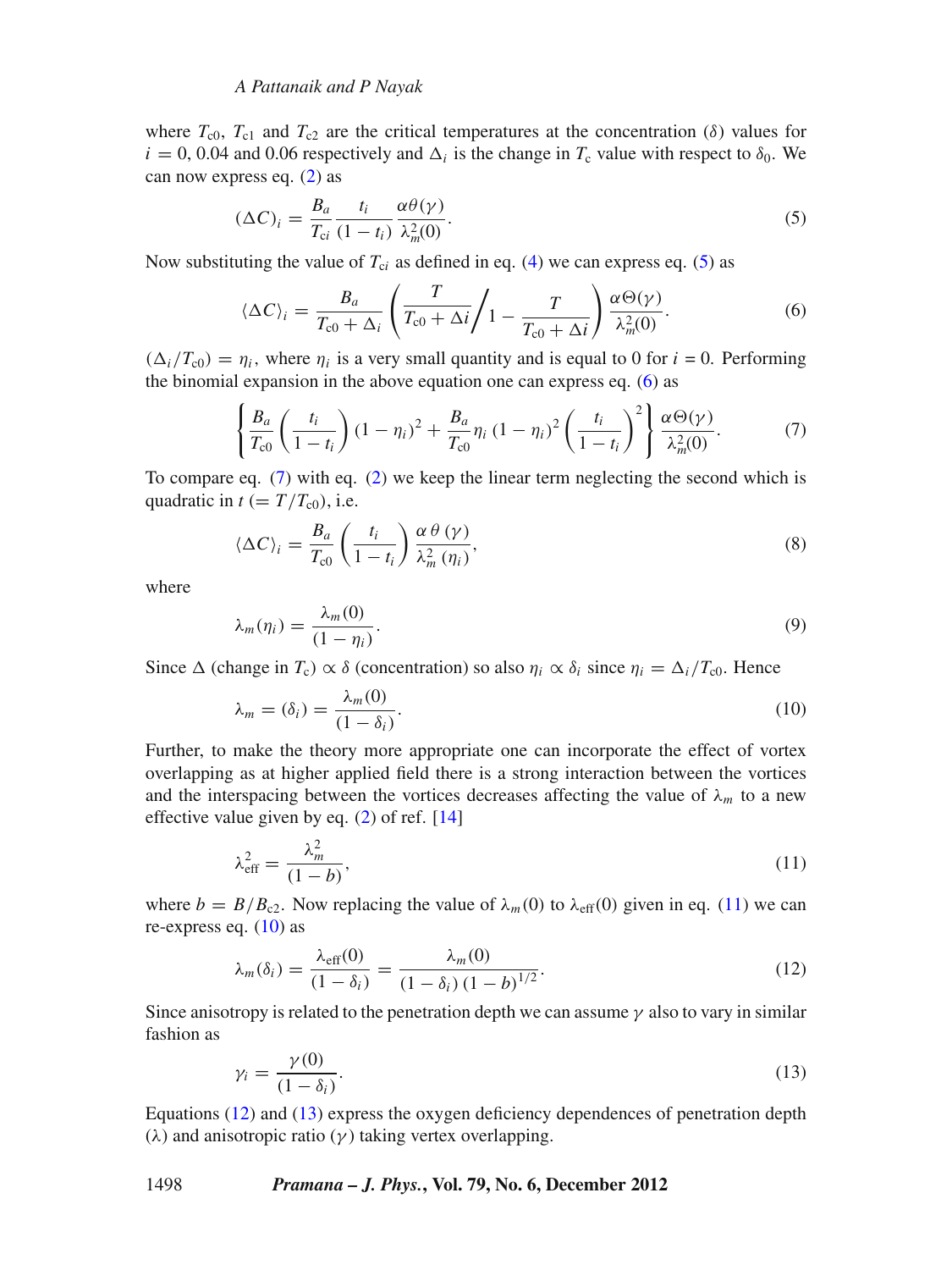#### **4. Results and discussions**

Here, we have presented the change in entropy  $(\Delta S)$  with applied magnetic field and variation of anisotropic ratio  $(\gamma)$  for different oxygen deficiencies for high-purity YBCO sample and compared with the experimental work of Roulin *et al* [\[12](#page-6-9)]. In the experimental work, Roulin *et al* [\[12](#page-6-9)] have presented the change in specific heat  $(\Delta C)$  for high-purity YBCO with applied magnetic field parallel to *c*-axis for three concentrations 7.0, 6.96, 6.94, i.e. for  $\delta = 0$ , 0.04, 0.06. It is observed from the  $\Delta C$  vs. *T* plot, that  $T_c$  increases from 88 K to 92 K and to 93 K as the concentration decreases from 7 to 6.96 and to 6.94 respectively. Here, we have compared the change in entropy with different fields and concentrations with our theoretical calculations from eq. [\(1\)](#page-2-1). Since the change in entropy is equal to the area of the curve of  $(\Delta C/T)$  vs. *T*, the change in entropy  $(\Delta S)$ is evaluated by plotting the curve  $(\Delta C/T)$  vs. *T* for each of the curve given by Roulin *et al* [\[12](#page-6-9)]. Then by using the standard values for YBCO, i.e.  $T_c = 91.2$  K,  $T = 85$  K,  $e = 2.78$ ,  $B_{c2}^{||c} = 8.3$  and the molar volume of YBCO as 6.38 g/cm<sup>3</sup> [\[9](#page-6-7)] in eq. [\(1\)](#page-2-1), the change in entropy  $(\Delta S)$  is calculated and compared with the experimental values from Roulin *et al* [\[12\]](#page-6-9) for different concentrations and fields. This is presented in table [1](#page-4-0) as well as in figures [1a](#page-5-0)–c. In this connection it is to be pointed out that Roulin *et al* [\[12](#page-6-9)] have given three plots (figures 1, 2, 3 of their paper) for the variation of change in specific heat with temperature at different applied fields each with a specific concentration. However, the variations of magnetic fields taken in these figures are not identical in these plots. For a comparison, the values of magnetic field must be consistent and same in three plots. On analysing these plots we find that the magnetic fields 1, 2, 3, 6, 9, 12, 14, 16 T are common to all the three plots. However, it is observed that for the field 6 T and beyond, the comparison is not good because of which we avoided these fields taking only three fields, i.e. 1, 2 and 3 T. This may be due to the inaccuracy in value of the calculated area for obtaining entropy from the experimental curves or vortex overlapping may not be working in such high fields.

| Conc.<br>$x=7-\delta$ | Field<br>(T)   | Change in entropy |         |
|-----------------------|----------------|-------------------|---------|
|                       |                | Calculated        | Expt.   |
| 7.00                  | 1              | 37.069            | 32.605  |
|                       | 2              | 57.682            | 62.279  |
|                       | 3              | 72.246            | 65.538  |
| 6.96                  | 1              | 36.857            | 25.182  |
|                       | $\mathfrak{D}$ | 57.352            | 69.199  |
|                       | 3              | 71.833            | 97.647  |
| 6.94                  | 1              | 36.751            | 48.898  |
|                       | 2              | 57.187            | 63.935  |
|                       | 3              | 71.626            | 103.795 |

<span id="page-4-0"></span>**Table 1.** Data of change in entropy for different oxygen concentrations along with respective values of applied magnetic field.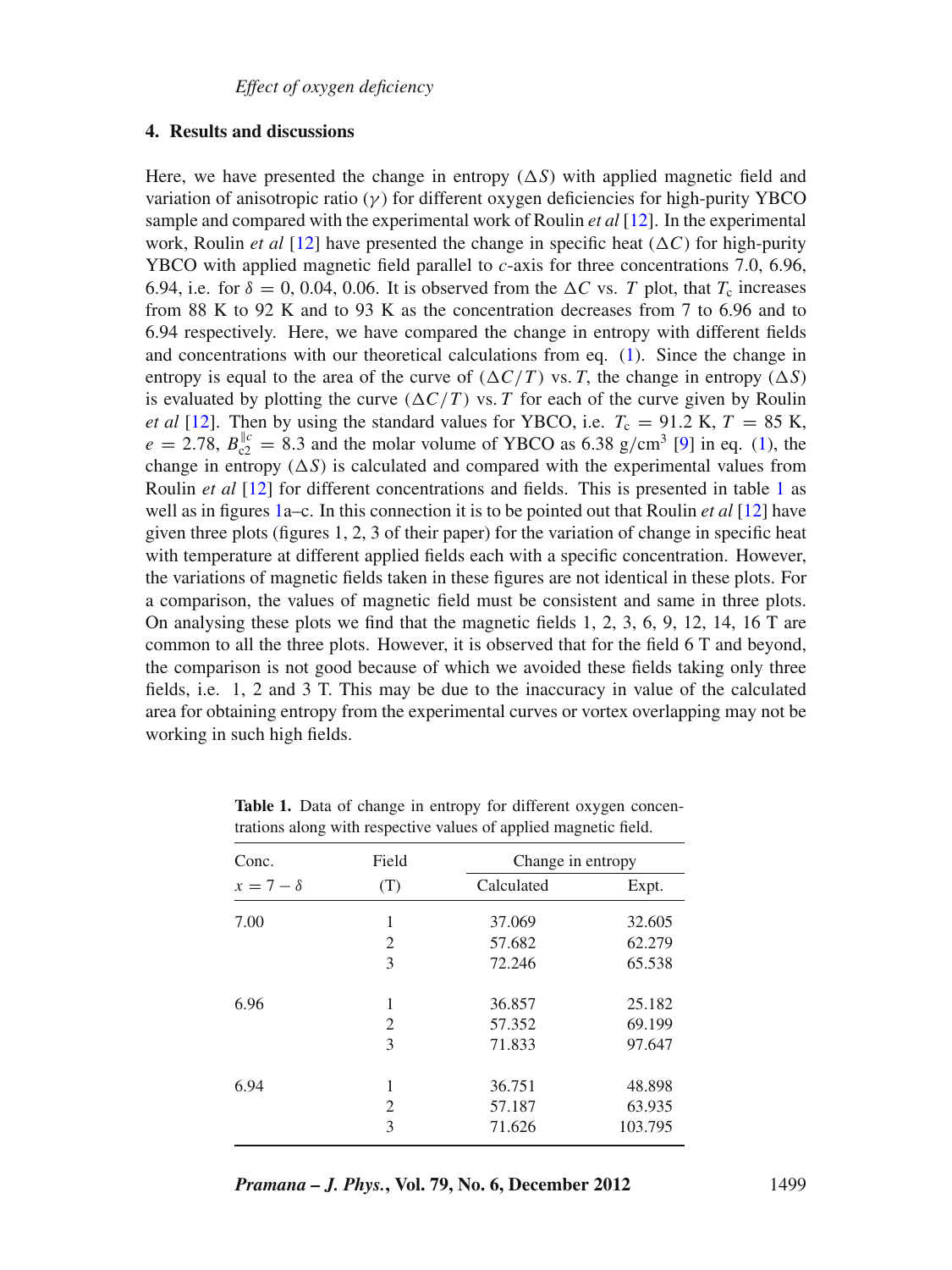<span id="page-5-0"></span>

**Figure 1.** (a) Variation of change in entropy  $(\Delta S)$  with different applied fields for  $x = 7$ , (b) variation of change in entropy ( $\Delta S$ ) with different applied fields (for  $x = 6.96$ ) and (**c**) variation of change in entropy ( $\Delta S$ ) with different applied fields for  $x = 6.94$ .

Accounting the effect of  $\delta$  on anisotropic ratio we analytically showed the variation of  $\gamma$  with the same. Moreover, in HTSCs it is observed that in the intermediate range, the flux density *B* increases with increase in applied field and the interspacing between the vortices decreases, hence the overlapping between the vortices becomes stronger by increasing the magnetic interaction range. The effective penetration depth originates from the overlap of the vortices. At low average flux density  $B$ , effective penetration depth reduces to the weak field penetration depth. With increase in applied field effective penetration depth increases and diverges at the upper critical field  $B_{c2}$  [\[14](#page-6-2)]. So to make the theory applicable both at high and low fields, we have incorporated the vortex overlapping and replaced the value of penetration depth with the effective penetration depth for calculating both penetration depth as well as anisotropy of effective masses.

#### **5. Summary**

Here we have compared the calculated values of change in entropy with the applied fields in three concentrations with the experimental values and found that the values are in

1500 *Pramana – J. Phys.***, Vol. 79, No. 6, December 2012**